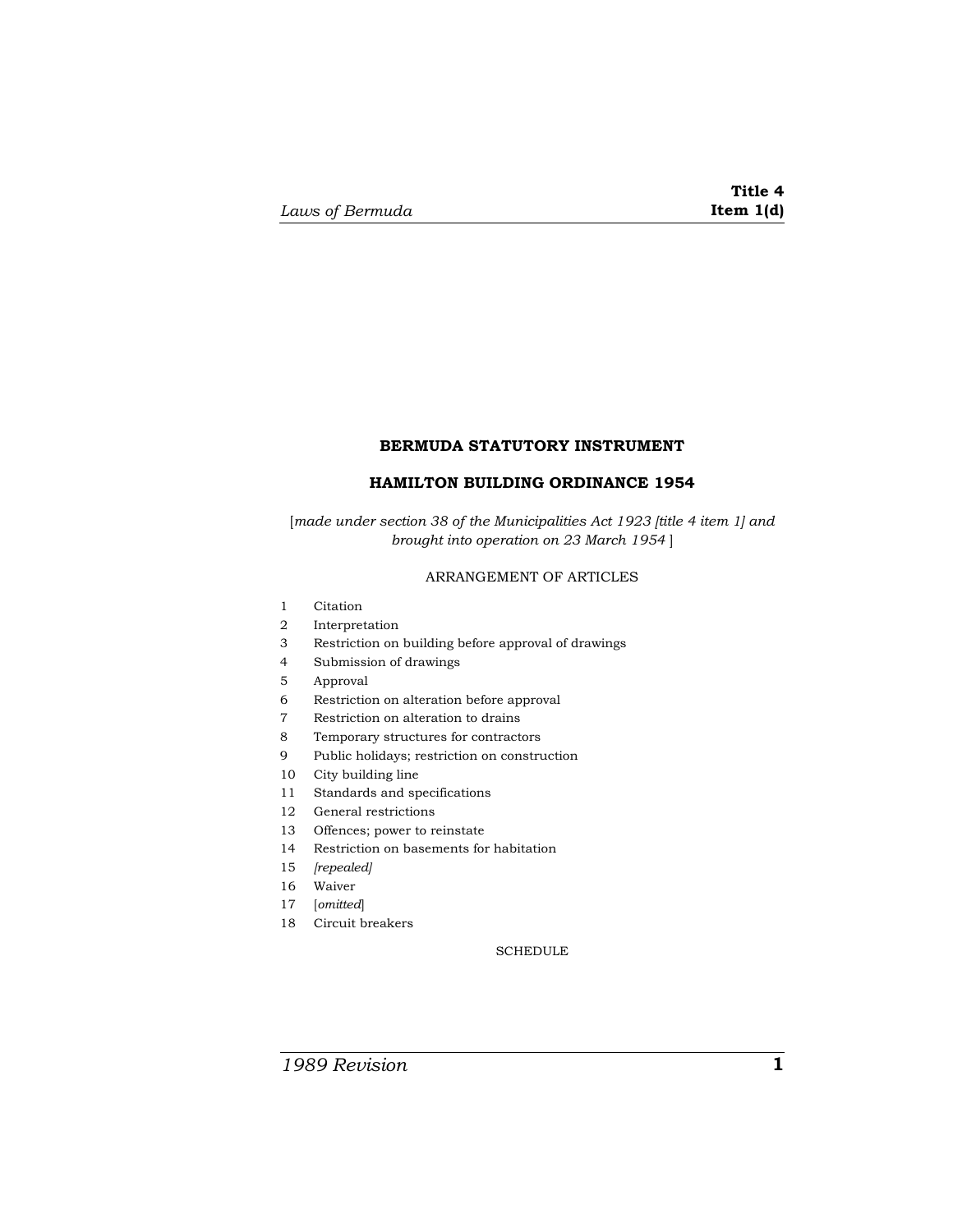#### **Citation**

1 This Ordinance may be cited as the Hamilton Building Ordinance 1954.

#### **Interpretation**

2 (1) In this Ordinance—

"the Corporation" means the Corporation of Hamilton;

"the Mayor" means the Mayor of Hamilton;

"building" means any structure of whatsoever material and in whatsoever manner constructed and any part of a building, and includes boundary and other walls or fences and any drainage system or sewers appurtenant to a building and any artificial water catchment.

(2) In this Ordinance "city building line", in relation to a public street, means a line delineated on a map of the City of Hamilton in respect of that street and representing the limit in front of which buildings may not be constructed.

Any map mentioned in the foregoing provisions of this paragraph—

- (a) shall be deemed to be duly authenticated if signed by the Mayor, and both by an Alderman and a Common Councillor; and
- (b) may be inspected at all reasonable times in the office of the Corporation.

#### **Restriction on building before approval of drawings**

3 No person shall construct, or begin to construct, any building within the City of Hamilton until the drawings of such building have been approved by the Corporation.

#### **Submission of drawings**

4 (1) Drawings, in triplicate, of any building which it is proposed to construct shall be submitted to the Corporation for approval at least twenty-one days before it is proposed to commence work on the building.

(2) Drawings submitted as aforesaid shall include all basement floor and roof plans and elevations and any necessary sections all drawn to a scale of not less than l inch to every 8 feet and showing the manner of construction and the materials to be used.

(3) Drawings submitted as aforesaid shall be accompanied by a plot plan showing the relationship of the proposed building to adjoining roads, properties and buildings.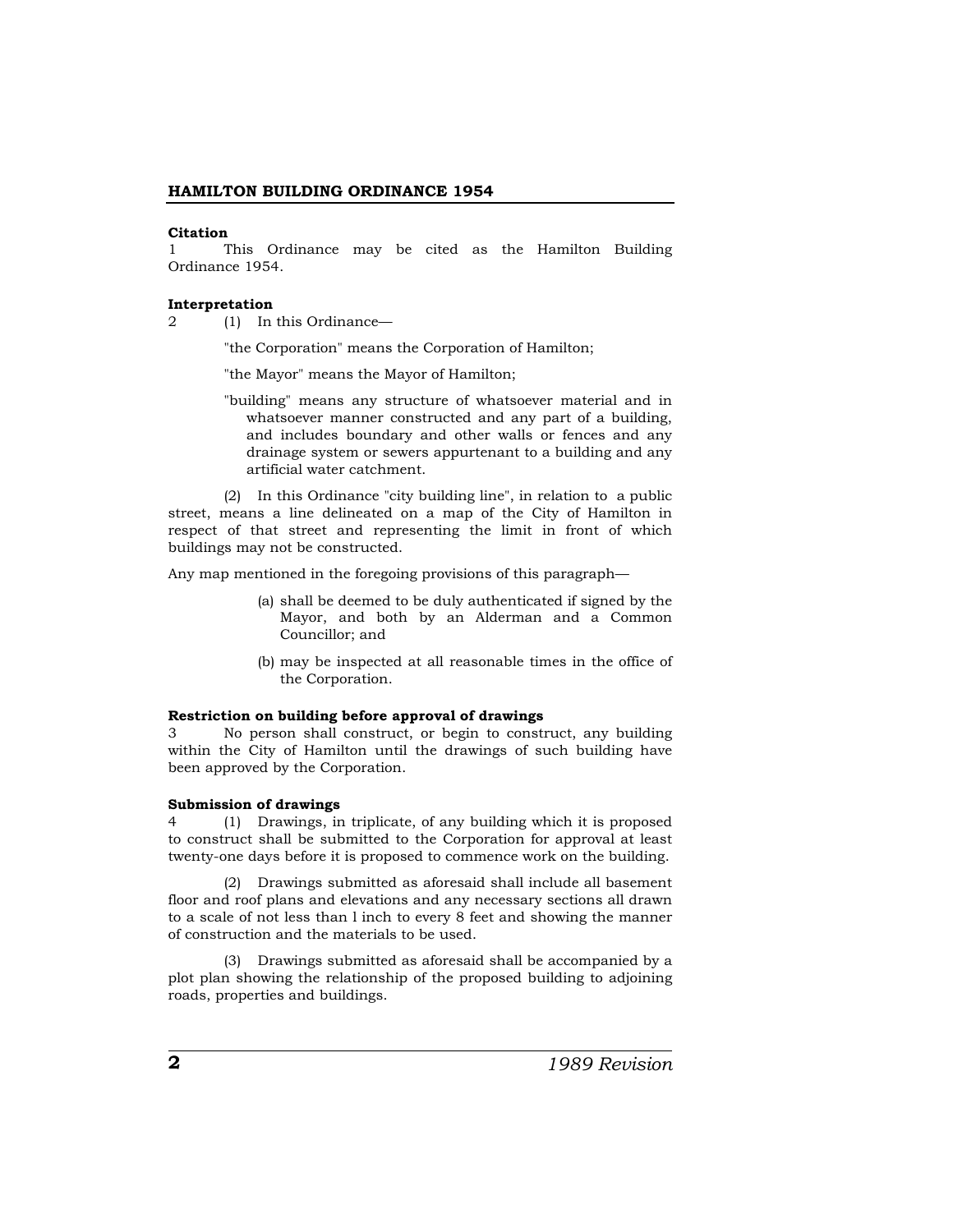#### **Approval**

5 (1) The approval by the Corporation of the drawings of the proposed buildings shall be deemed to be duly signified if authenticated by signature of the Mayor on the drawings submitted.

(2) Such approval as aforesaid may prescribe the period as respects which approval is granted; and if the building is not completed within the prescribed period the approval shall, unless the prescribed period is extended by the Corporation by notice in writing, be deemed to be cancelled.

(3) Any deviation from the drawings submitted and approved as aforesaid shall require the like approval.

### **Restriction on alteration before approval**

6 No structural alteration to the exterior, or major alteration to the interior, of any existing building within the City of Hamilton shall be carried out without the prior approval of the corporation.

### **Restriction on alteration to drains**

7 No alteration to drains or sewers, or to any drainage system, shall be carried out without the prior approval of the Corporation.

#### **Temporary structures for contractors**

8 Notwithstanding anything in the foregoing provisions of this Ordinance, temporary structures may be erected for the use of contractors and builders during the course of the construction of any building:

Provided that any such temporary structure shall be removed—

- (a) within one week after the completion of the work on the building; or
- (b) at any time if so directed by the Corporation.

#### **Public holidays; restriction on construction**

9 (1) No construction, excavation or demolition work shall be carried out—

- (a) on any Sunday or other public holiday; or
- (b) on any other day, before 7.00 a.m. or after 6.00 p.m., unless the consent in writing of the Corporation to the carrying out of such work on such day, or at such time, has been previously obtained.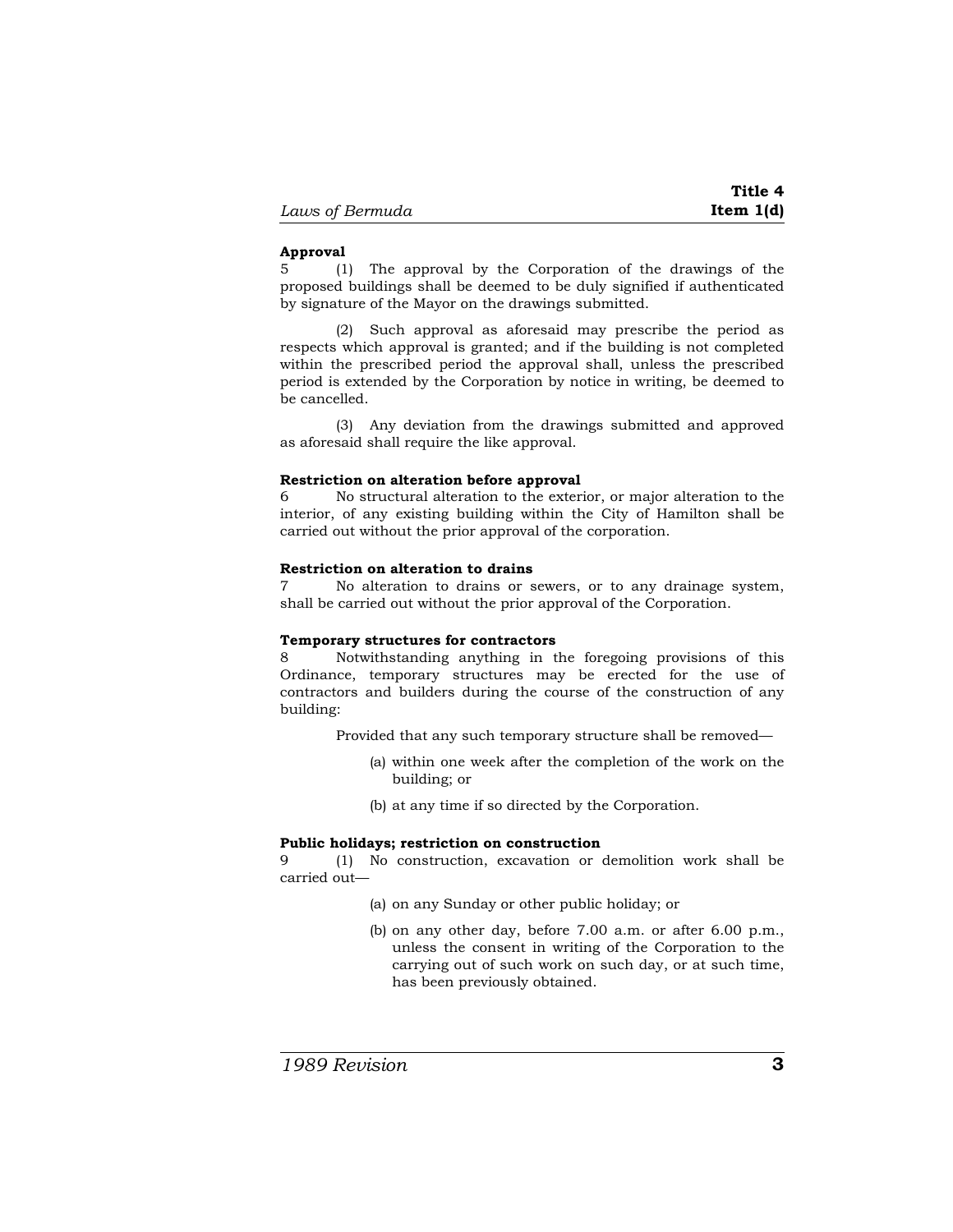(2) Any person who contravenes the foregoing provisions of this article commits an offence against this Ordinance.

### **City building line**

10 No person shall construct or begin to construct any building or part of a building upon land situated between the city building line and the public street to which such building line relates.

# **Standards and specifications**

11 The requirements relating to standards and specifications prescribed in the Schedule to the Building and Land Development (Control) Rules, 1948, shall be observed in relation to the construction or alteration of a building within the City of Hamilton.

*[see Development and Planning Act 1974 section 75 [title 20 item 1]*

# **General restrictions**

12 Except as otherwise in this Ordinance provided, the construction of any building within the City of Hamilton shall be carried out in accordance with the conditions and subject to the restrictions specified in the Schedule and applicable to such building.

# **Offences; power to reinstate**

13 (1) Any person—

- (a) who constructs any building in contravention of anything in this Ordinance; or
- (b) who fails to remove any temporary structure in contravention of anything in this Ordinance; or
- (c) who carries out any structural alteration to any existing building in contravention of anything in this Ordinance; or
- (d) who carries out any alteration to drains or sewers, or to any drainage system in contravention of anything in this Ordinance,

commits an offence against this Ordinance.

(2) Where a person has been convicted of an offence under sub-paragraph (a) or sub-paragraph (b) of paragraph (1), then the Corporation may after giving not less than twenty-eight days' notice to the owner or occupier of the land in question demolish the building or structure in respect of which the offence was committed and may reinstate the land in the condition in which it was before the contravention occurred.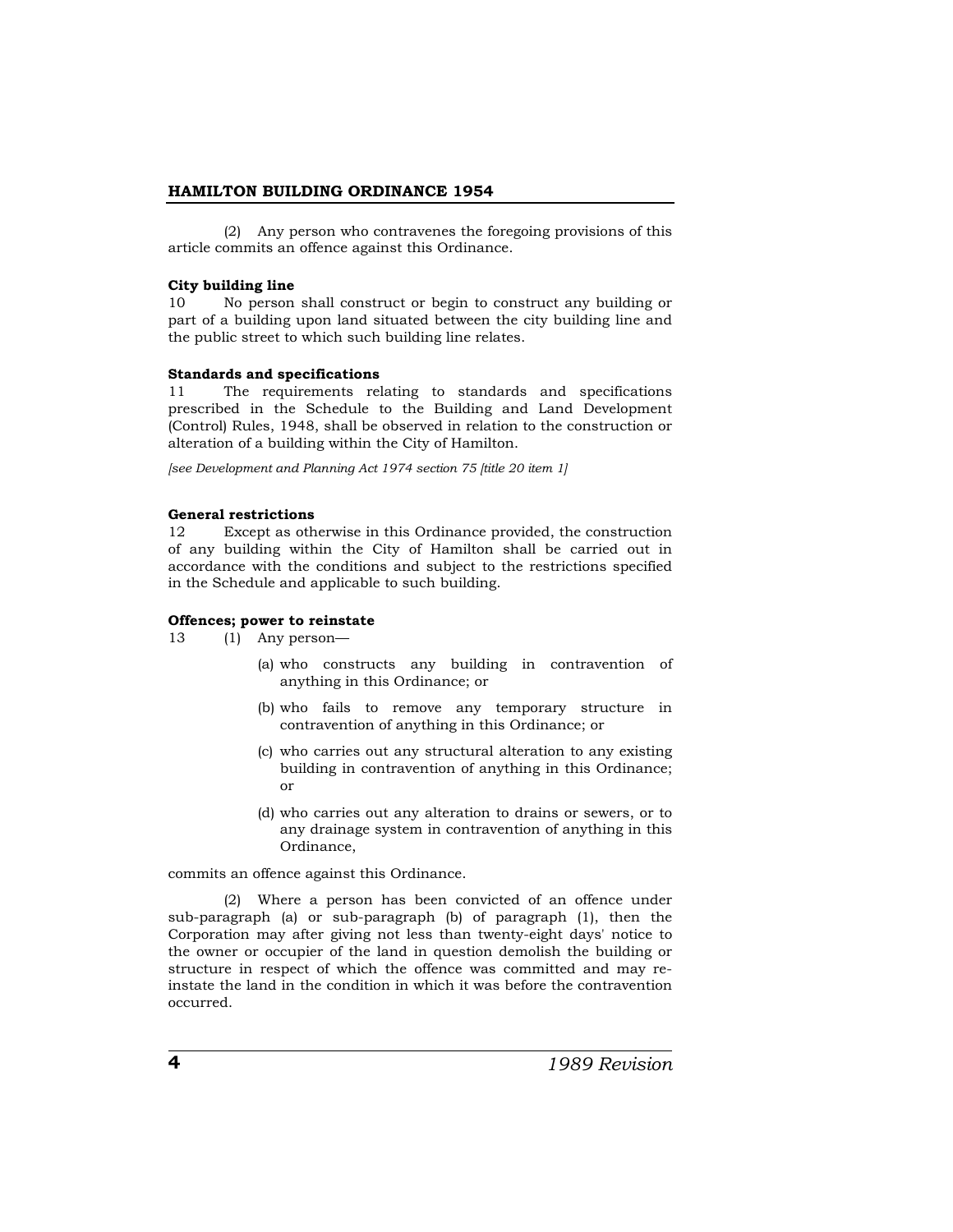(3) Where a person has been convicted of an offence under sub-paragraph (c) or sub-paragraph (d) of paragraph (1), then the Corporation may after giving not less than twenty-eight days' notice to the owner or occupier of the land in question, re-instate the building or, as the case may be, the drains or sewers or drainage system, in respect of which the offence was committed in the condition in which it was, or they were before the contravention occurred.

(4) Any expense incurred by the Corporation in carrying out any such demolition or re-instatement as aforesaid shall, whether or not the amount claimed exceeds two hundred and forty dollars, be recoverable from that person before a court of summary jurisdiction in the manner provided by the Magistrates Act 1948 [*title 8 item 15*], for the recovery of a debt or liquidated demand.

### **Restriction on basements for habitation**

14 Any person who allows a basement to be used for human habitation, if the basement is at such level that flooding would be liable to occur, commits an offence against this Ordinance.

*[Article 15 repealed 2007:23 s.19 effective 2 July 2007]*

### **Waiver**

16 Notwithstanding anything in the foregoing provisions of this Ordinance, it shall not be deemed to constitute a contravention of this Ordinance to carry out any construction work, which would otherwise constitute such a contravention, if the Corporation has, by notice in writing, granted permission for such work to be carried out and, where any such permission is made subject to any conditions, then if such conditions are duly complied with.

# **Transitional**

17 [*omitted*]

# **Circuit breakers**

18 (1) It shall be unlawful for any undertaking to supply electrical energy to any building in Hamilton from the underground distributing mains of the supply undertaking unless such undertaking shall insert in every service cable a suitable fusible cutout or automatic circuit breaker of adequate rupturing capacity to protect the consumers installation against excess energy, and such protective devices shall be completely contained within a metallic or other solid fire resisting enclosure located as close as practicable to the building line at the point where the service enters; provided that no such fusible cutout or circuit breaker shall be inserted in any conductor which is permanently connected with earth.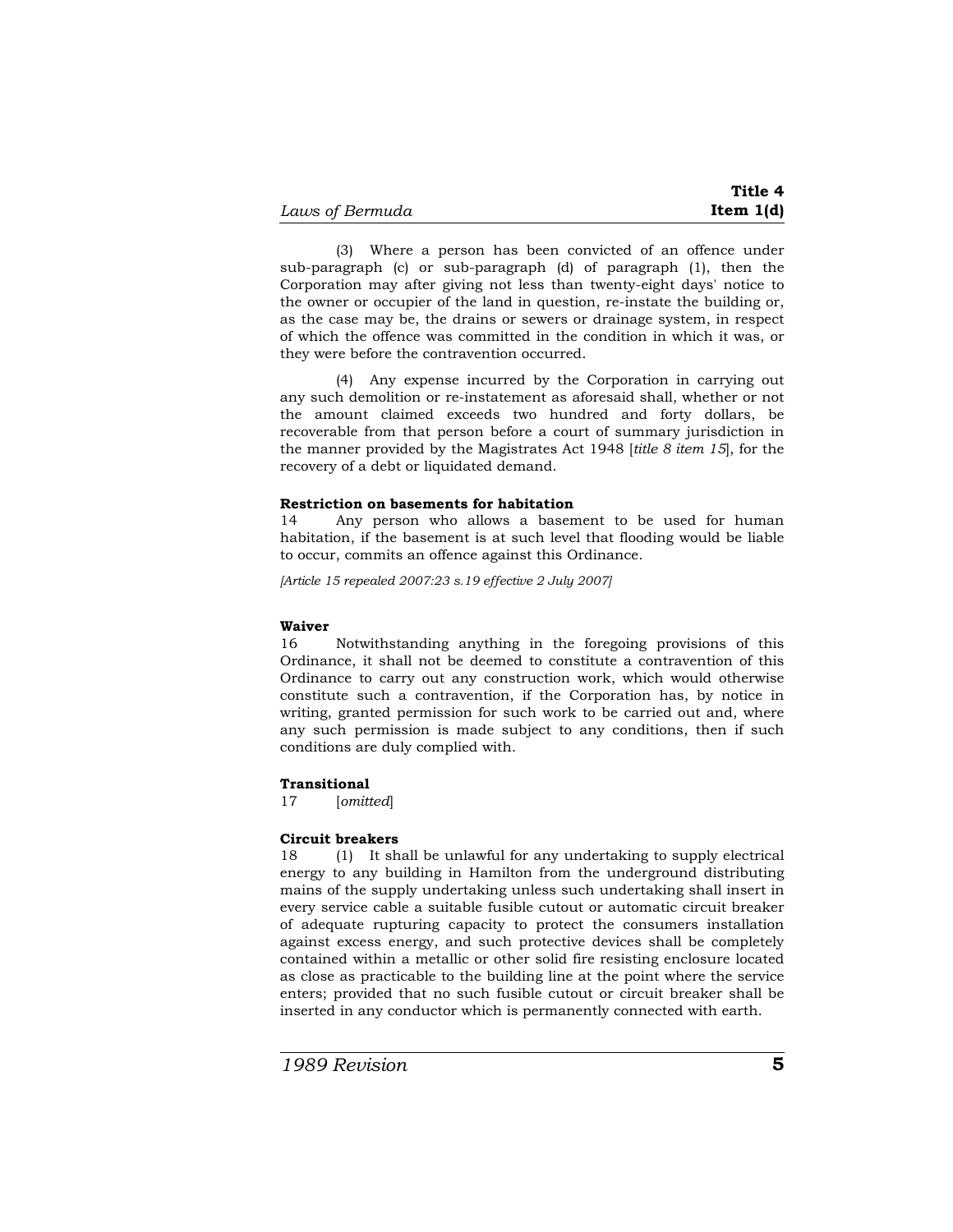(2) The fusible cutout or circuit breaker shall be so rated as to prevent the passage in the service cable of a current in excess of the safe current carrying capacity of the cable.

(3) Where the undertaking deems it necessary to install more than one service cable within a building to afford supply to a number of consumers each and every service cable shall be protected at the building line against excess energy in the manner described herein. It shall be the responsibility of the owner of the building to provide space for the protective device or devices

(4) Where there is of necessity a short length of service cable between the distributing mains and the fusible cutout or circuit breaker, then any such unprotected length of cable within the building shall be enclosed within a grounded metallic fire resisting pipe conduit, or raceway, unless such service cable is already protected by means of its own grounded metallic sheath. In no case shall the length of unprotected cable within the building exceed 10 feet.

(5) Every owner and supply undertaking contravening this ordinance shall be liable to conviction in the manner provided by section 46 of the Municipalities Act 1923 [*title 4 item 1*].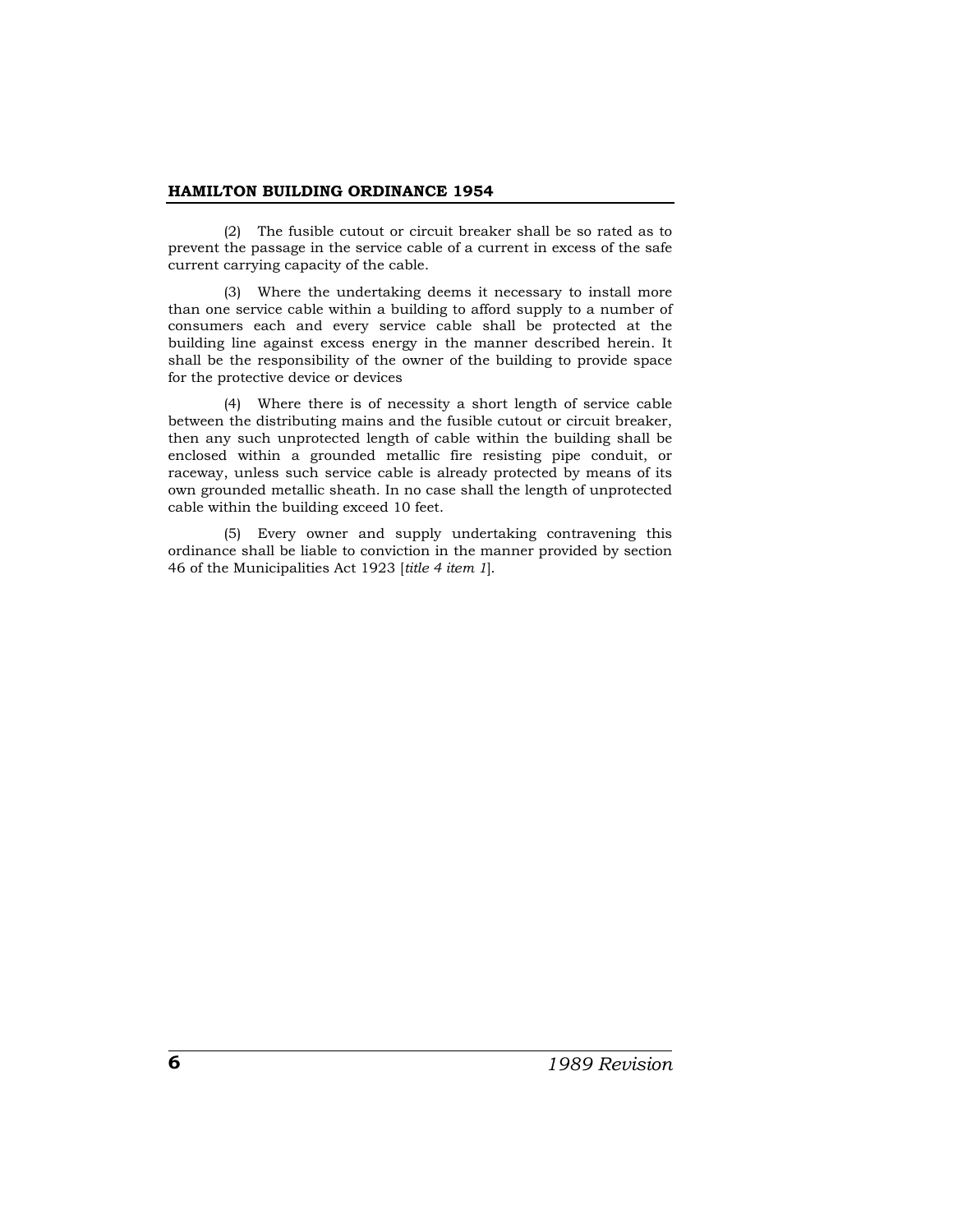### **SCHEDULE**

### RESTRICTIONS AND CONDITIONS RESPECTING CONSTRUCTION OF BUILDINGS WITHIN THE CITY OF HAMILTON

1 (1) No building within the City of Hamilton shall have more than five storeys above street level, nor shall a main structure be more than fifty-five feet in height from street level:

Provided that a parapet wall not exceeding three feet six inches in height may be constructed, notwithstanding that the resultant total height of the main structure from street level would exceed the aforementioned limit of fifty-five feet.

(2) The vertical face of any building line shall be measured from the relevant city building line.

Without prejudice to the power to construct parapet walls, erections may be constructed on the roof of any building for lift shafts, water tanks and similar structures so, however, that any such erection must be contained within an angle of  $45^{\circ}$  from the vertical external face of the building and in any case shall not exceed fifteen feet in height measured from the highest point of the vertical face of the building.

2 All building sites on Wesley Street shall be excavated to street level before any work of building or construction is begun whether or not the ultimate height of the building is less than fifty-five feet from street level.

3 No building, other than an exempted building, shall be constructed on that part of Cedar Avenue lying between Victoria Street and the City boundary, and no building shall be constructed in such manner that any part of the building is within a distance of fifteen feet measured from the inside edge of the sidewalk on Cedar Avenue. The phrase "an exempted building" in this paragraph shall include any building constructed for use as a Church or Club premises, as well as a building used for the cultural activities of a non-commercial organisation.

The extent of any encroachment over or under a side walk shall be the subject of a written agreement made between the Corporation and the person making application in that behalf, and the construction of any part of a building which constitutes an encroachment shall not be begun until such an agreement has been duly entered into and executed.

5 (1) No corrugated iron or corrugated asbestos type of sheeting shall be used in the construction of either the roof or the sides of any building.